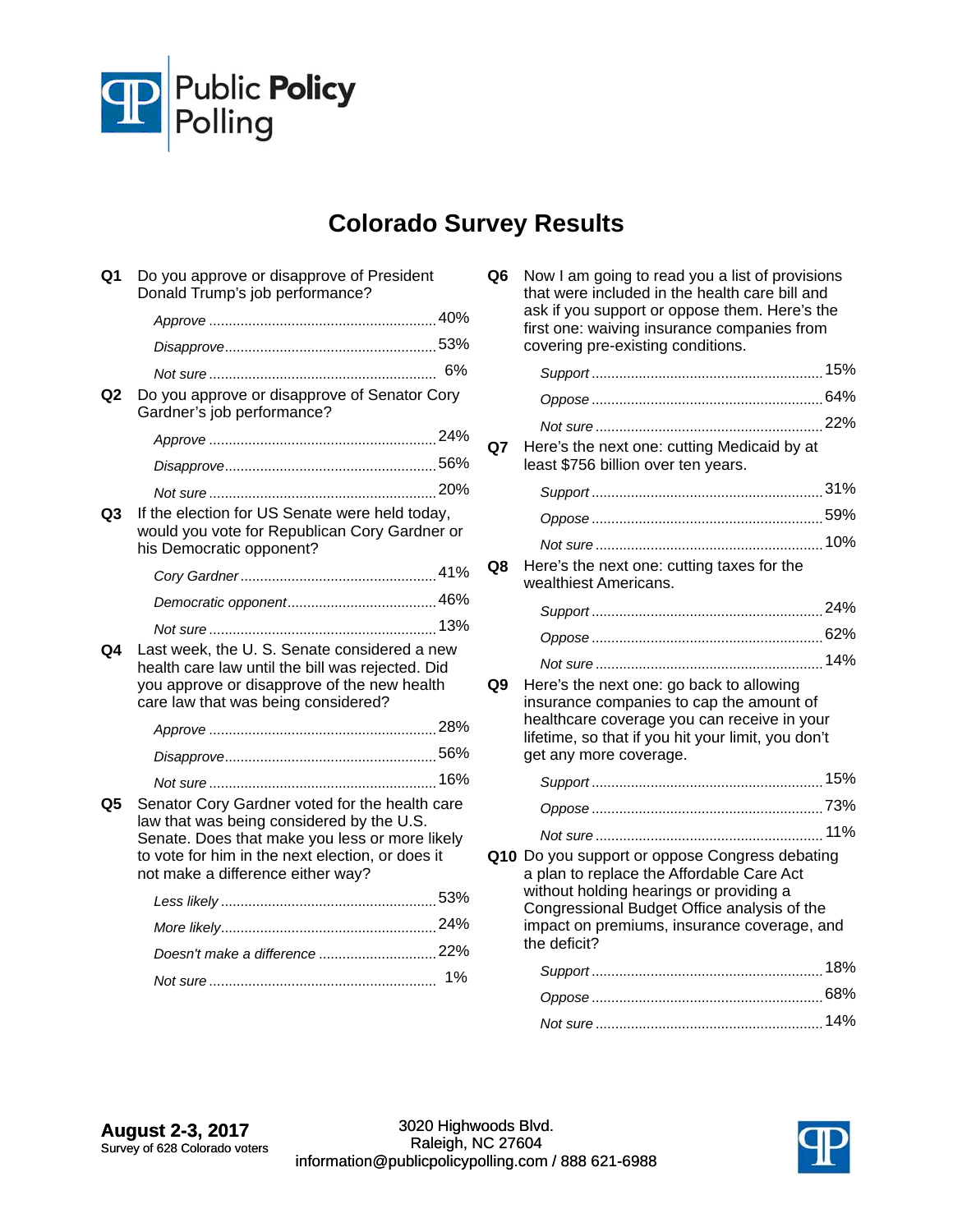

**Q11** President Trump is threatening to unilaterally withhold federal health care insurance funding that lowers deductibles, co-pays, and out-ofpocket maximums for lower- and moderateincome Americans. Do you approve or disapprove of President Trump withholding this federal health care insurance funding? *Approve* 32% .......................................................... *Disapprove* 55% ...................................................... *Not sure* 14% .......................................................... **Q12** Do you think that health care is a privilege or a right? *Privilege* 40% .......................................................... *Right* 52% ............................................................... *Not sure* 8% .......................................................... **Q13** Thinking about everything you have heard in this survey, let me ask you again: If the election for US Senate were held today, would you vote for Republican Cory Gardner or his Democratic opponent? *Cory Gardner* 35% .................................................. *Democratic opponent* 49% ...................................... *Not sure* 15% .......................................................... **Q14** Thinking about everything you have heard in this poll, let me ask you again: Senator Cory Gardner voted for the health care law that was being considered by the U.S. Senate. Does that make you less likely or more likely to vote for him in the next election, or does it not make a difference? *Less likely* 49% ....................................................... *More likely* 24% ....................................................... *Doesn't make a difference .............................*...26%

*Not sure* 1% ..........................................................

**Q15** In the 2016 presidential election, did you vote for Republican Donald Trump, Democrat Hillary Clinton, Libertarian Party candidate Gary Johnson, Green Party candidate Jill Stein, or someone else?

|                                                                                                                              | 1%  |
|------------------------------------------------------------------------------------------------------------------------------|-----|
|                                                                                                                              |     |
| Q16 If you are a woman, press 1. If a man, press 2.                                                                          |     |
|                                                                                                                              |     |
|                                                                                                                              |     |
| Q17 If you are a Democrat, press 1. If a Republican,<br>press 2. If an independent or a member of<br>another party, press 3. |     |
|                                                                                                                              |     |
|                                                                                                                              |     |
|                                                                                                                              |     |
| Q18 If you are Hispanic, press 1. If white, press 2. If<br>other, press 3.                                                   |     |
|                                                                                                                              | 14% |
|                                                                                                                              |     |
|                                                                                                                              |     |
| Q19 If you are 18-45 years old, press 1. If 46-65,<br>press 2 If you are older than 65, press 3.                             |     |
|                                                                                                                              |     |
|                                                                                                                              |     |
|                                                                                                                              |     |
|                                                                                                                              |     |

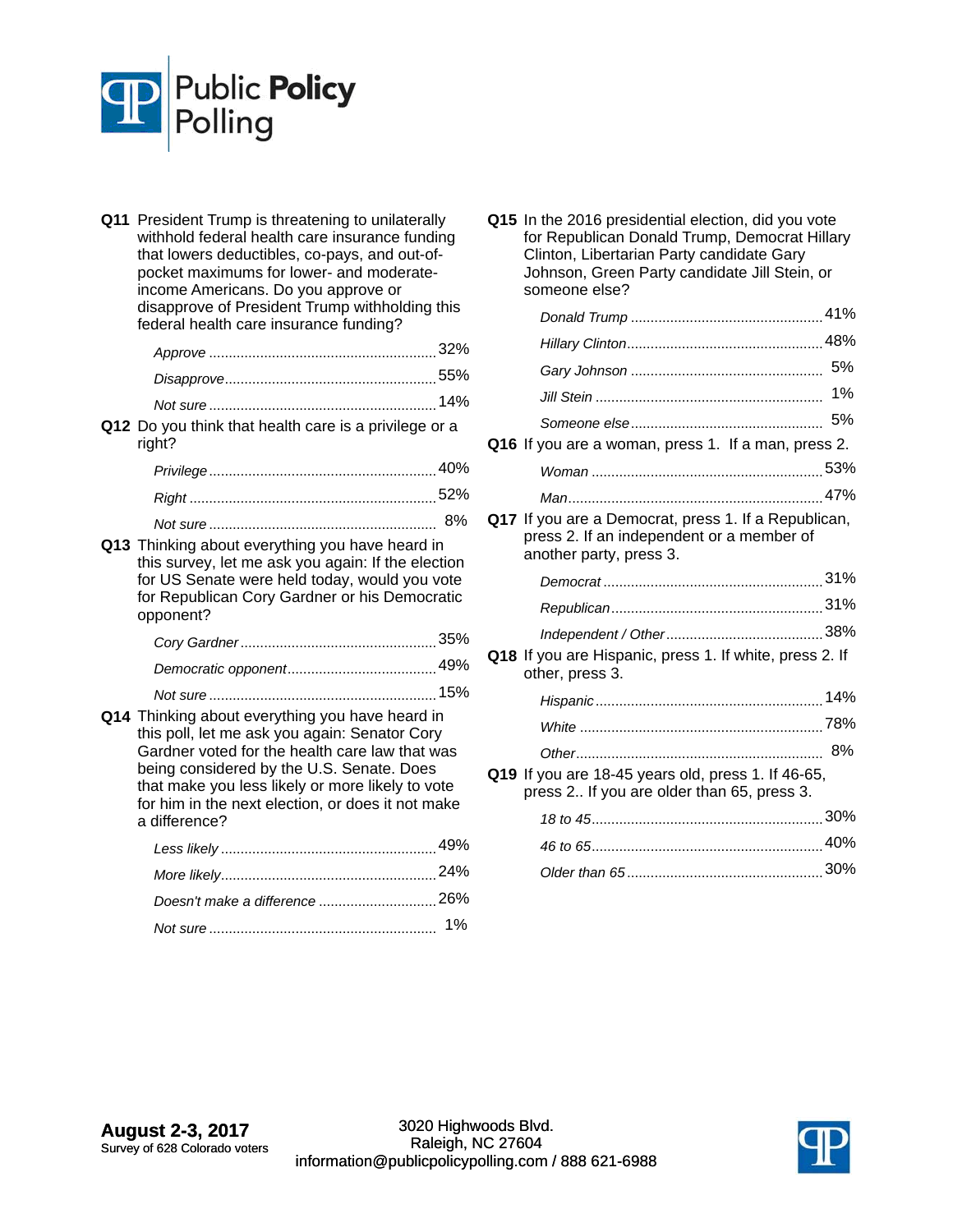

|                       |      | <b>2016 Vote</b> |                |                                     |     |                      |  |
|-----------------------|------|------------------|----------------|-------------------------------------|-----|----------------------|--|
|                       | Base | <b>Donald</b>    | <b>Hillary</b> | Gary<br>Trump Clinton Johnson Stein |     | Jill Someone<br>else |  |
| <b>Trump Approval</b> |      |                  |                |                                     |     |                      |  |
| Approve 40%           |      | 81%              | 5%             | 67%                                 | 35% | 14%                  |  |
| Disapprove 53%        |      | 6%               | 93%            | 32%                                 | 45% | 82%                  |  |
| Not sure              | 6%   | 13%              | 2%             | 1%                                  | 20% | 4%                   |  |

|                         |             | <b>2016 Vote</b> |                |                               |       |                      |  |
|-------------------------|-------------|------------------|----------------|-------------------------------|-------|----------------------|--|
|                         | <b>Base</b> |                  | Donald Hillary | Gary<br>Trump Clinton Johnson | Stein | Jill Someone<br>else |  |
| <b>Gardner Approval</b> |             |                  |                |                               |       |                      |  |
| Approve 24%             |             | 46%              | 2%             | 58%                           | 19%   | 21%                  |  |
| Disapprove 56%          |             | 29%              | 82%            | 13%                           | 58%   | 64%                  |  |
| Not sure 20%            |             | 25%              | 15%            | 29%                           | 24%   | 15%                  |  |

|                                  |      | <b>2016 Vote</b> |                |                               |       |                      |  |  |
|----------------------------------|------|------------------|----------------|-------------------------------|-------|----------------------|--|--|
|                                  | Base | <b>Donald</b>    | <b>Hillary</b> | Gary<br>Trump Clinton Johnson | Stein | Jill Someone<br>else |  |  |
| Gardner / Democratic<br>Opponent |      |                  |                |                               |       |                      |  |  |
| Cory Gardner 41%                 |      | 81%              | 5%             | 60%                           | 55%   | 25%                  |  |  |
| Democratic opponent 46%          |      | 8%               | 80%            | 14%                           | 17%   | 68%                  |  |  |
| Not sure 13%                     |      | 11%              | 15%            | 26%                           | 28%   | 6%                   |  |  |

|                                                     |      | <b>2016 Vote</b> |         |                               |              |                      |  |
|-----------------------------------------------------|------|------------------|---------|-------------------------------|--------------|----------------------|--|
|                                                     | Base | Donald           | Hillary | Gary<br>Trump Clinton Johnson | <b>Stein</b> | Jill Someone<br>else |  |
| <b>Rejected Health Care</b><br><b>Bill Approval</b> |      |                  |         |                               |              |                      |  |
| Approve                                             | 28%  | 56%              | 5%      | 43%                           | 4%           | 10%                  |  |
| Disapprove 56%                                      |      | 18%              | 87%     | 44%                           | 55%          | 83%                  |  |
| Not sure                                            | 16%  | 25%              | 8%      | 13%                           | 41%          | 8%                   |  |

|                                                                                   |      | <b>2016 Vote</b> |         |                                      |                      |                 |  |
|-----------------------------------------------------------------------------------|------|------------------|---------|--------------------------------------|----------------------|-----------------|--|
|                                                                                   | Base | <b>Donald</b>    | Hillary | Gary<br><b>Trump Clinton Johnson</b> | Jill<br><b>Stein</b> | Someone<br>else |  |
| <b>Gardner Support</b><br><b>Health Care Bill</b><br><b>Less/More Likely Vote</b> |      |                  |         |                                      |                      |                 |  |
| Less likely                                                                       | 53%  | 19%              | 78%     | 56%                                  | 55%                  | 75%             |  |
| More likely                                                                       | 24%  | 43%              | 9%      | 15%                                  | 24%                  | 12%             |  |
| Doesn't make a 22%<br>difference                                                  |      | 37%              | 10%     | 29%                                  | 21%                  | 12%             |  |
| Not sure                                                                          | 1%   | 1%               | 2%      |                                      |                      | 1%              |  |

|                                                                                         |      | <b>2016 Vote</b> |         |                               |              |                      |  |
|-----------------------------------------------------------------------------------------|------|------------------|---------|-------------------------------|--------------|----------------------|--|
|                                                                                         | Base | Donald           | Hillary | Gary<br>Trump Clinton Johnson | <b>Stein</b> | Jill Someone<br>else |  |
| <b>Provision: Waive Pre-</b><br><b>Existing Condition</b><br>Coverage<br>Support/Oppose |      |                  |         |                               |              |                      |  |
| Support 15%                                                                             |      | 25%              | 8%      | 4%                            | 14%          | 10%                  |  |
| Oppose 64%                                                                              |      | 47%              | 76%     | 73%                           | 62%          | 78%                  |  |
| Not sure 22%                                                                            |      | 29%              | 17%     | 23%                           | 24%          | 12%                  |  |

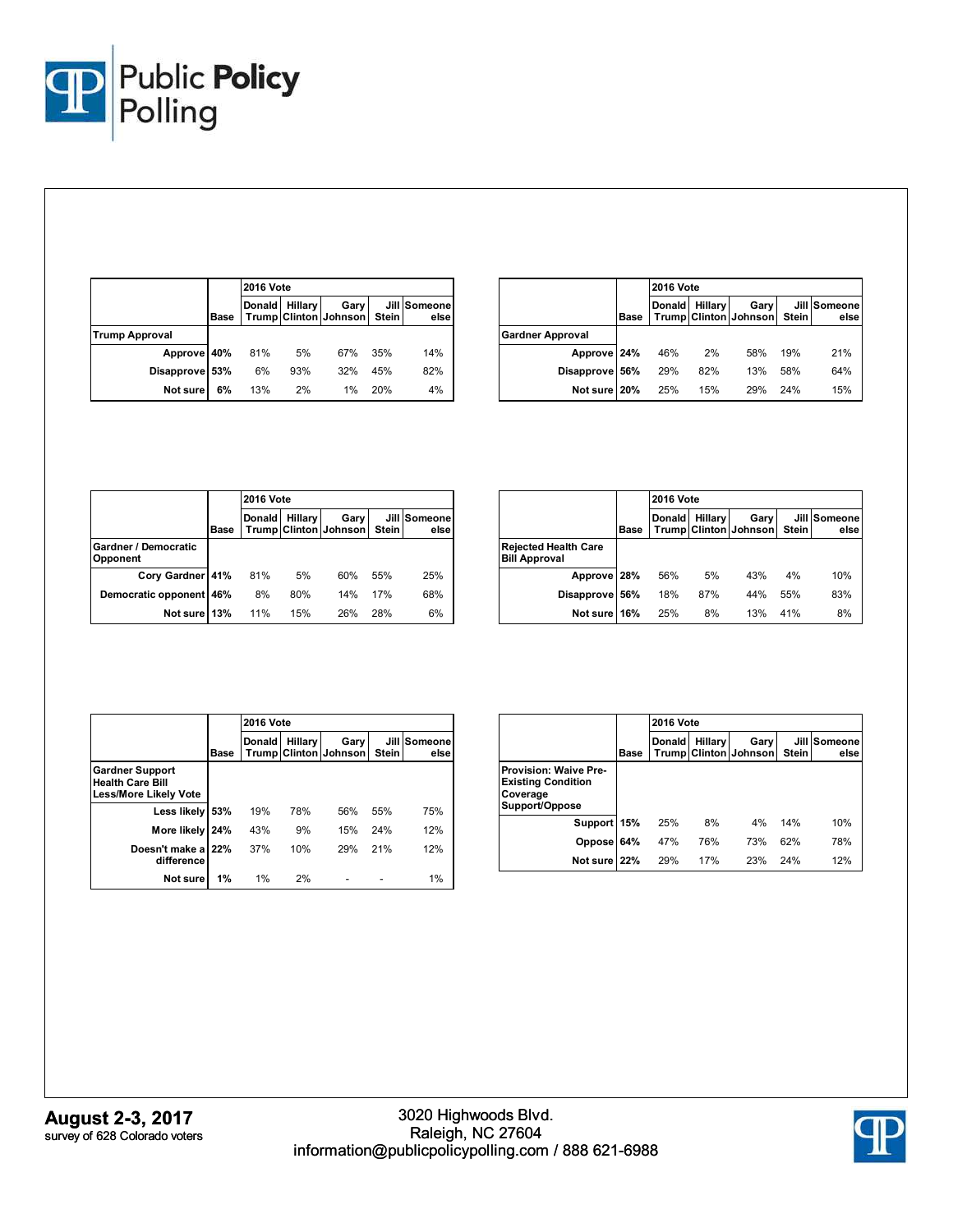

|                                                     |      | <b>2016 Vote</b> |         |                               |               |                 |  |
|-----------------------------------------------------|------|------------------|---------|-------------------------------|---------------|-----------------|--|
|                                                     | Base | Donald           | Hillary | Gary<br>Trump Clinton Johnson | Jill<br>Stein | Someone<br>else |  |
| <b>Provision: Cut</b><br>Medicaid<br>Support/Oppose |      |                  |         |                               |               |                 |  |
| Support 31%                                         |      | 67%              | 5%      | 4%                            | 19%           | 16%             |  |
| Oppose 59%                                          |      | 19%              | 89%     | 75%                           | 47%           | 74%             |  |
| Not sure                                            | 10%  | 13%              | 6%      | 21%                           | 35%           | 10%             |  |

|                                                                         |      | <b>2016 Vote</b> |         |                               |                       |                 |  |
|-------------------------------------------------------------------------|------|------------------|---------|-------------------------------|-----------------------|-----------------|--|
|                                                                         | Base | <b>Donald</b>    | Hillary | Gary<br>Trump Clinton Johnson | Jilll<br><b>Stein</b> | Someone<br>else |  |
| <b>Provision: Cutting</b><br><b>Taxes For Wealthy</b><br>Support/Oppose |      |                  |         |                               |                       |                 |  |
| Support 24%                                                             |      | 52%              | 3%      | 7%                            | 19%                   | 16%             |  |
| Oppose                                                                  | 62%  | 31%              | 88%     | 67%                           | 41%                   | 78%             |  |
| Not sure                                                                | 14%  | 17%              | 10%     | 26%                           | 41%                   | 5%              |  |

|                                                              |      |               | <b>2016 Vote</b> |                               |               |                 |  |
|--------------------------------------------------------------|------|---------------|------------------|-------------------------------|---------------|-----------------|--|
|                                                              | Base | <b>Donald</b> | Hillary          | Gary<br>Trump Clinton Johnson | Jill<br>Stein | Someone<br>else |  |
| <b>Provision: Lifetime</b><br>Coverage Cap<br>Support/Oppose |      |               |                  |                               |               |                 |  |
| Support 15%                                                  |      | 30%           | 6%               | 4%                            |               | 2%              |  |
| Oppose 73%                                                   |      | 51%           | 89%              | 95%                           | 75%           | 88%             |  |
| Not sure                                                     | 11%  | 19%           | 5%               | 1%                            | 25%           | 11%             |  |

|                                                                                        |      | <b>2016 Vote</b> |                |                               |       |                       |
|----------------------------------------------------------------------------------------|------|------------------|----------------|-------------------------------|-------|-----------------------|
|                                                                                        | Base | <b>Donald</b>    | <b>Hillary</b> | Gary<br>Trump Clinton Johnson | Stein | Jill Someone<br>elsel |
| Debating ACA Repeal<br><b>Without Hearings or</b><br><b>Analysis</b><br>Support/Oppose |      |                  |                |                               |       |                       |
| Support                                                                                | 18%  | 38%              | 4%             | 1%                            | 4%    | 11%                   |
| <b>Oppose</b>                                                                          | 68%  | 41%              | 90%            | 74%                           | 55%   | 81%                   |
| Not sure                                                                               | 14%  | 22%              | 6%             | 25%                           | 41%   | 8%                    |

|                                                  |      |               | <b>2016 Vote</b> |                               |       |                      |  |
|--------------------------------------------------|------|---------------|------------------|-------------------------------|-------|----------------------|--|
|                                                  | Base | <b>Donald</b> | Hillary          | Gary<br>Trump Clinton Johnson | Stein | Jill Someone<br>else |  |
| <b>Trump Withhold</b><br><b>Funding Approval</b> |      |               |                  |                               |       |                      |  |
| Approve 32%                                      |      | 66%           | 4%               | 33%                           | 15%   | 16%                  |  |
| Disapprove 55%                                   |      | 12%           | 89%              | 55%                           | 43%   | 78%                  |  |
| Not sure 14%                                     |      | 22%           | 7%               | 12%                           | 42%   | 6%                   |  |

|                                              |      | <b>2016 Vote</b> |                |                               |              |                      |
|----------------------------------------------|------|------------------|----------------|-------------------------------|--------------|----------------------|
|                                              | Base | <b>Donald</b>    | <b>Hillary</b> | Gary<br>Trump Clinton Johnson | <b>Stein</b> | Jill Someone<br>else |
| <b>Health Care</b><br><b>Privilege/Right</b> |      |                  |                |                               |              |                      |
| Privilege                                    | 40%  | 78%              | 11%            | 46%                           | 19%          | 18%                  |
| Right 52%                                    |      | 17%              | 80%            | 49%                           | 60%          | 69%                  |
| Not sure                                     | 8%   | 6%               | 9%             | 5%                            | 21%          | 13%                  |

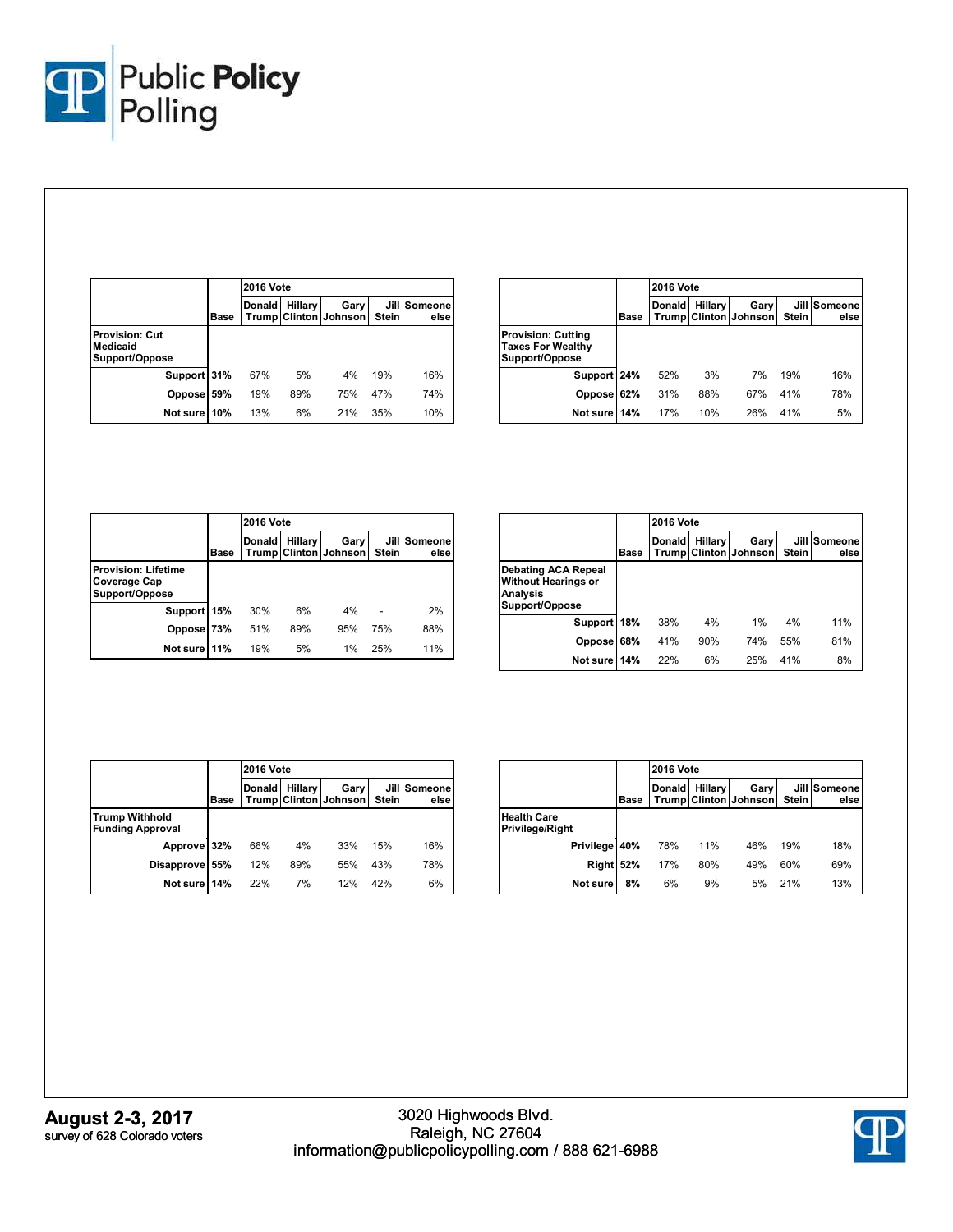

|                                            |      | <b>2016 Vote</b> |         |                                      |       |                      |
|--------------------------------------------|------|------------------|---------|--------------------------------------|-------|----------------------|
|                                            | Base | <b>Donald</b>    | Hillary | Gary<br><b>Trump Clinton Johnson</b> | Stein | Jill Someone<br>else |
| Ask Again Gardner /<br>Democratic opponent |      |                  |         |                                      |       |                      |
| Cory Gardner 35%                           |      | 78%              | 2%      | 23%                                  | 34%   | 20%                  |
| Democratic opponent 49%                    |      | 9%               | 86%     | 11%                                  | 38%   | 66%                  |
| Not sure                                   | 15%  | 13%              | 12%     | 66%                                  | 28%   | 14%                  |

|                                                                                         |      | <b>2016 Vote</b> |         |                               |               |                 |
|-----------------------------------------------------------------------------------------|------|------------------|---------|-------------------------------|---------------|-----------------|
|                                                                                         | Base | <b>Donald</b>    | Hillary | Gary<br>Trump Clinton Johnson | Jill<br>Stein | Someone<br>else |
| Ask Again Gardner<br><b>Support Health Care</b><br><b>Bill Less/More Likely</b><br>Vote |      |                  |         |                               |               |                 |
| Less likelv                                                                             | 49%  | 18%              | 77%     | 26%                           | 41%           | 63%             |
| More likely                                                                             | 24%  | 43%              | 11%     | 7%                            | 20%           | 10%             |
| Doesn't make a 26%<br>difference                                                        |      | 36%              | 12%     | 67%                           | 19%           | 26%             |
| <b>Not sure</b>                                                                         | 1%   | 2%               | $0\%$   |                               | 21%           | 1%              |

|                       |             | Gender |     |
|-----------------------|-------------|--------|-----|
|                       | <b>Base</b> | Woman  | Man |
| <b>Trump Approval</b> |             |        |     |
| Approve 40%           |             | 32%    | 49% |
| Disapprove 53%        |             | 59%    | 47% |
| Not sure              | 6%          | 9%     | 4%  |

|                         |             | Gender |      |
|-------------------------|-------------|--------|------|
|                         | <b>Base</b> | Woman  | Man  |
| <b>Gardner Approval</b> |             |        |      |
| Approve 24%             |             | 22%    | -27% |
| Disapprove 56%          |             | 60%    | 51%  |
| Not sure 20%            |             | 19%    | 22%  |

|                                    |      | Gender       |     |  |
|------------------------------------|------|--------------|-----|--|
|                                    | Base | <b>Woman</b> | Man |  |
| l Gardner / Democratic<br>Opponent |      |              |     |  |
| Cory Gardner 41%                   |      | 32%          | 51% |  |
| Democratic opponent 46%            |      | 55%          | 36% |  |
| Not sure                           | 13%  | 14%          | 13% |  |

|                                                     |             | Gender       |     |
|-----------------------------------------------------|-------------|--------------|-----|
|                                                     | <b>Base</b> | <b>Woman</b> | Man |
| <b>Rejected Health Care</b><br><b>Bill Approval</b> |             |              |     |
| Approve 28%                                         |             | 22%          | 34% |
| Disapprove 56%                                      |             | 62%          | 50% |
| Not sure 16%                                        |             | 16%          | 16% |

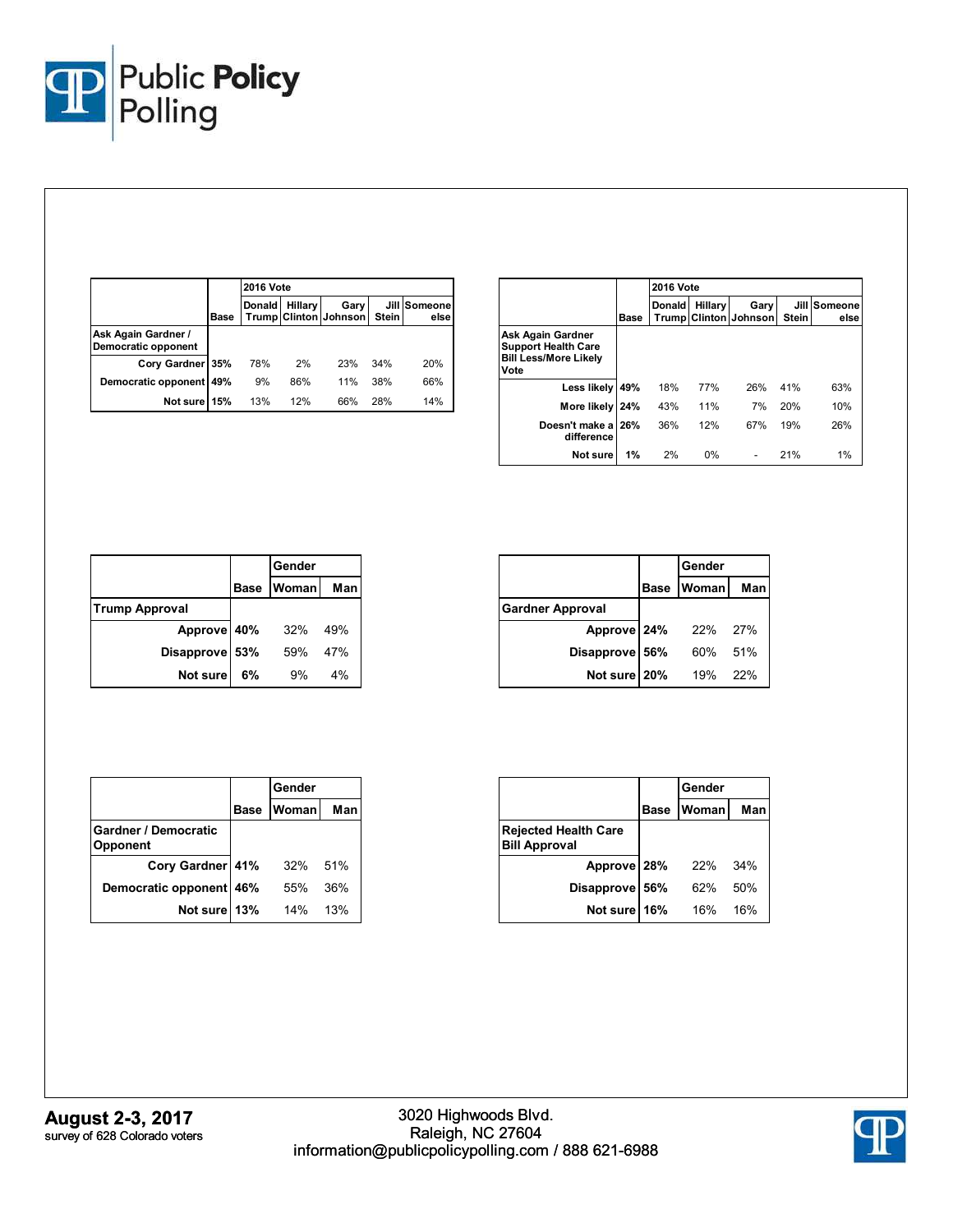

|                                                                                   |      | Gender |     |
|-----------------------------------------------------------------------------------|------|--------|-----|
|                                                                                   | Base | Woman  | Man |
| <b>Gardner Support</b><br><b>Health Care Bill</b><br><b>Less/More Likely Vote</b> |      |        |     |
| Less likely                                                                       | 53%  | 57%    | 48% |
| More likely 24%                                                                   |      | 18%    | 30% |
| Doesn't make a<br>difference                                                      | 22%  | 23%    | 21% |
| Not sure                                                                          | 1%   | 2%     | 1%  |

|                                                                                         |      | Gender |     |
|-----------------------------------------------------------------------------------------|------|--------|-----|
|                                                                                         | Base | Woman  | Man |
| <b>Provision: Waive Pre-</b><br><b>Existing Condition</b><br>Coverage<br>Support/Oppose |      |        |     |
| Support 15%                                                                             |      | 11%    | 19% |
| Oppose                                                                                  | 64%  | 62%    | 66% |
| Not sure 22%                                                                            |      | 27%    | 15% |

|                                                     |             | Gender |     |
|-----------------------------------------------------|-------------|--------|-----|
|                                                     | <b>Base</b> | Woman  | Man |
| <b>Provision: Cut</b><br>Medicaid<br>Support/Oppose |             |        |     |
| Support 31%                                         |             | 29%    | 33% |
| Oppose                                              | 59%         | 63%    | 53% |
| Not sure                                            | 10%         | 7%     | 14% |

|                                                                         |             | Gender |     |
|-------------------------------------------------------------------------|-------------|--------|-----|
|                                                                         | <b>Base</b> | Woman  | Man |
| <b>Provision: Cutting</b><br><b>Taxes For Wealthy</b><br>Support/Oppose |             |        |     |
| Support 24%                                                             |             | 21%    | 27% |
| Oppose 62%                                                              |             | 67%    | 57% |
| Not sure 14%                                                            |             | 12%    | 16% |

|                                                              |             | Gender |     |
|--------------------------------------------------------------|-------------|--------|-----|
|                                                              | <b>Base</b> | Woman  | Man |
| <b>Provision: Lifetime</b><br>Coverage Cap<br>Support/Oppose |             |        |     |
| Support 15%                                                  |             | 18%    | 12% |
| Oppose 73%                                                   |             | 72%    | 75% |
| Not sure 11%                                                 |             | 10%    | 13% |

|                                                                                               |      | Gender |     |
|-----------------------------------------------------------------------------------------------|------|--------|-----|
|                                                                                               | Base | Woman  | Man |
| <b>Debating ACA Repeal</b><br><b>Without Hearings or</b><br><b>Analysis</b><br>Support/Oppose |      |        |     |
| Support 18%                                                                                   |      | 13%    | 24% |
| <b>Oppose</b>                                                                                 | 68%  | 73%    | 63% |
| Not sure                                                                                      | 14%  | 15%    | 13% |

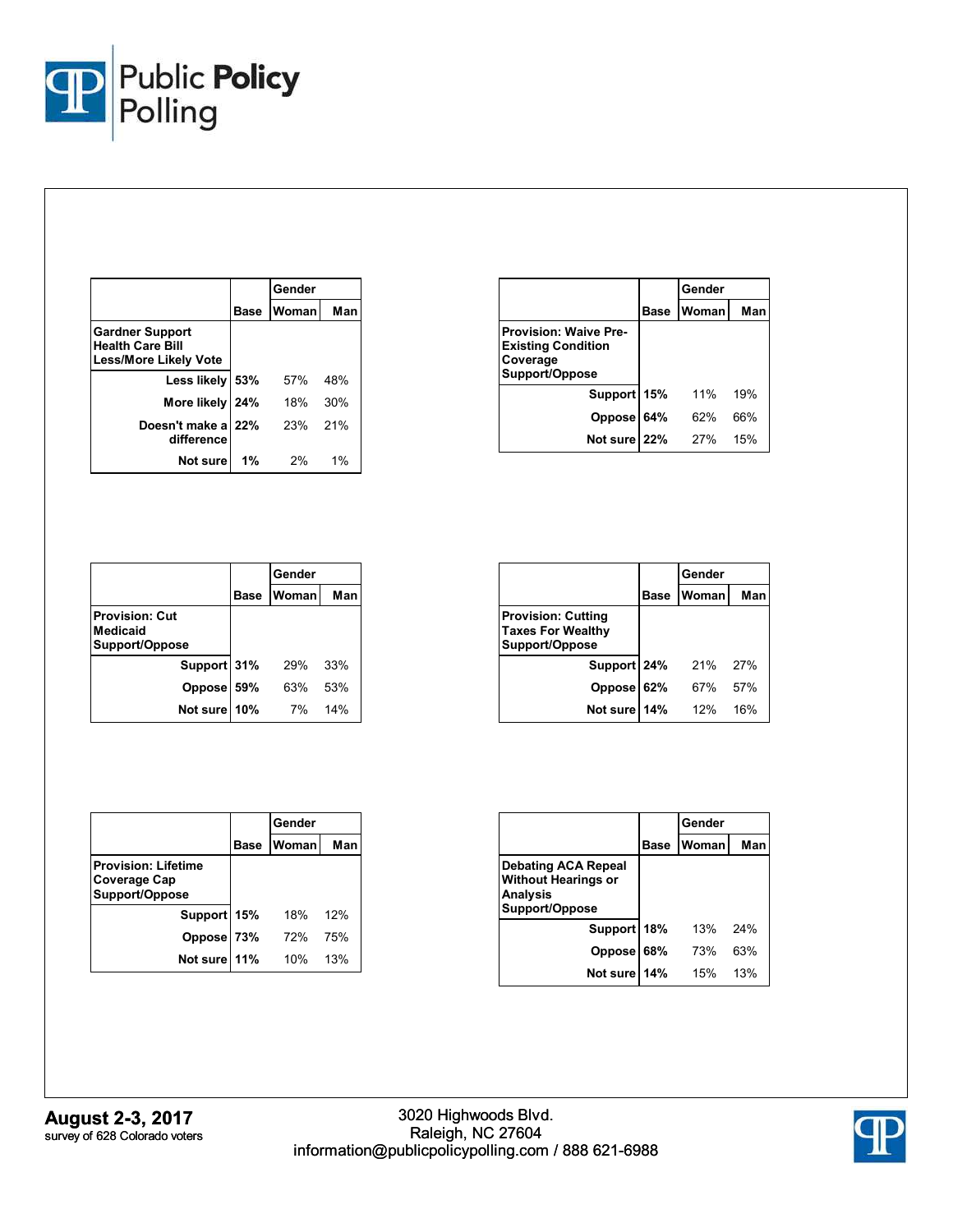

|                                                  |      | Gender |     |
|--------------------------------------------------|------|--------|-----|
|                                                  | Base | Woman  | Man |
| <b>Trump Withhold</b><br><b>Funding Approval</b> |      |        |     |
| Approve 32%                                      |      | 28%    | 36% |
| <b>Disapprove</b>                                | 55%  | 60%    | 49% |
| Not sure 14%                                     |      | 12%    | 15% |

|                                       |             | Gender |     |
|---------------------------------------|-------------|--------|-----|
|                                       | <b>Base</b> | Woman  | Man |
| <b>Health Care</b><br>Privilege/Right |             |        |     |
| <b>Privilege</b>                      | 40%         | 35%    | 47% |
| Right 52%                             |             | 57%    | 46% |
| Not sure                              | 8%          | 8%     | 7%  |

|                                                   |      | Gender       |     |
|---------------------------------------------------|------|--------------|-----|
|                                                   | Base | <b>Woman</b> | Man |
| Ask Again Gardner /<br><b>Democratic opponent</b> |      |              |     |
| Cory Gardner 35%                                  |      | 28%          | 43% |
| Democratic opponent 49%                           |      | 58%          | 40% |
| Not sure                                          | 15%  | 14%          | 17% |

|                                                                                         |      | Gender |     |
|-----------------------------------------------------------------------------------------|------|--------|-----|
|                                                                                         | Base | Woman  | Man |
| Ask Again Gardner<br><b>Support Health Care</b><br><b>Bill Less/More Likely</b><br>Vote |      |        |     |
| Less likely                                                                             | 49%  | 54%    | 43% |
| More likely                                                                             | 24%  | 18%    | 31% |
| Doesn't make a<br>difference                                                            | 26%  | 27%    | 24% |
| Not sure                                                                                | 1%   | $1\%$  | 2%  |

|                       |             | Party |                     |                        |  |
|-----------------------|-------------|-------|---------------------|------------------------|--|
|                       | <b>Base</b> |       | Democrat Republican | Independent<br>/ Other |  |
| <b>Trump Approval</b> |             |       |                     |                        |  |
| Approve 40%           |             | 15%   | 71%                 | 35%                    |  |
| Disapprove 53%        |             | 80%   | 16%                 | 62%                    |  |
| Not sure              | 6%          | 4%    | 13%                 | 3%                     |  |

|                         |      | Party |                     |                        |  |
|-------------------------|------|-------|---------------------|------------------------|--|
|                         | Base |       | Democrat Republican | Independent<br>/ Other |  |
| <b>Gardner Approval</b> |      |       |                     |                        |  |
| Approve 24%             |      | 9%    | 39%                 | 24%                    |  |
| <b>Disapprove</b>       | 56%  | 80%   | 34%                 | 54%                    |  |
| Not sure                | 20%  | 11%   | 27%                 | 22%                    |  |

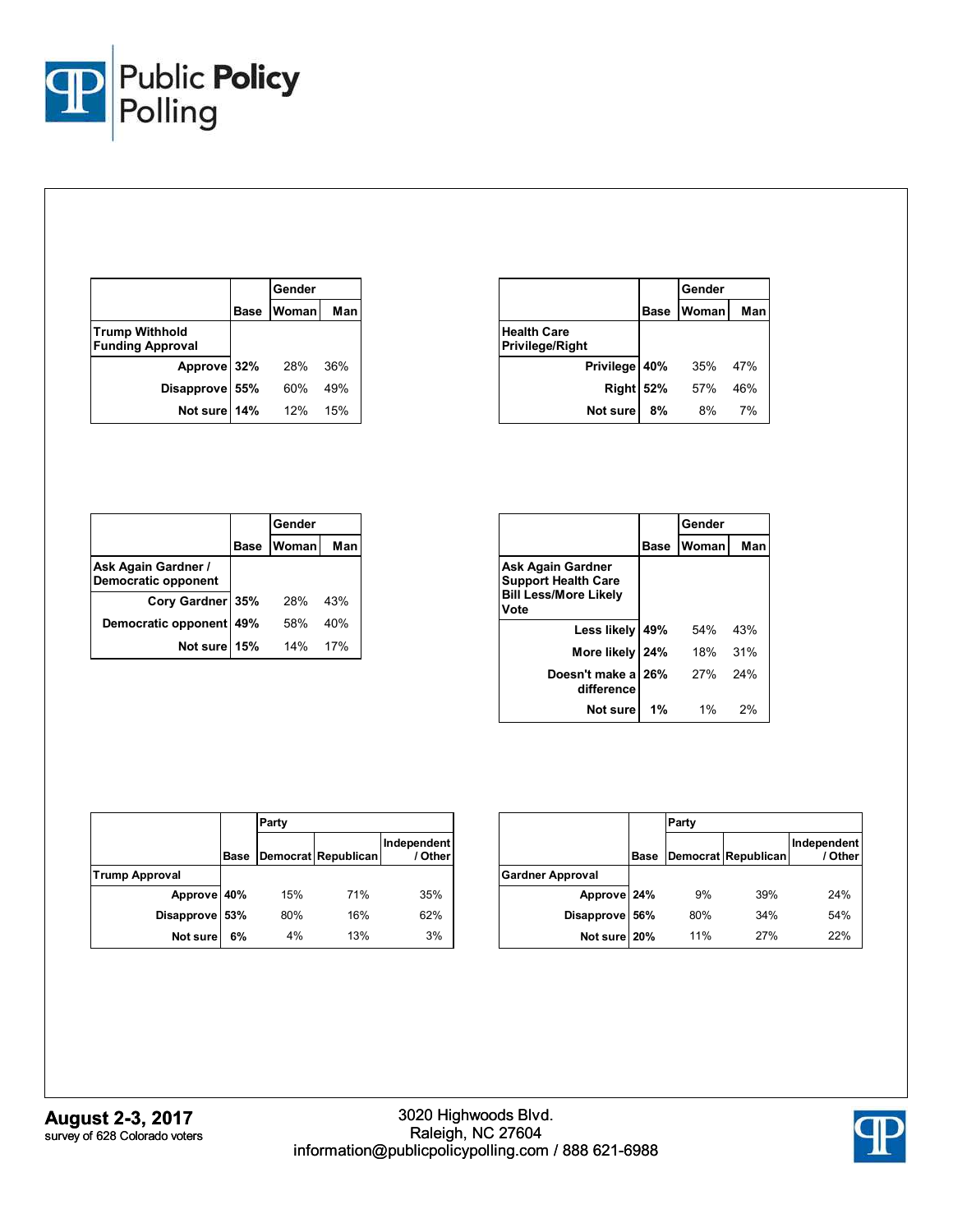

|                                  |             | Party |                     |                        |
|----------------------------------|-------------|-------|---------------------|------------------------|
|                                  | <b>Base</b> |       | Democrat Republican | Independent<br>/ Other |
| Gardner / Democratic<br>Opponent |             |       |                     |                        |
| Cory Gardner 41%                 |             | 9%    | 81%                 | 33%                    |
| Democratic opponent              | 46%         | 80%   | 9%                  | 47%                    |
| Not sure 13%                     |             | 10%   | 9%                  | 19%                    |

|                                                     |      | Party |                     |                        |  |  |
|-----------------------------------------------------|------|-------|---------------------|------------------------|--|--|
|                                                     | Base |       | Democrat Republican | Independent<br>/ Other |  |  |
| <b>Rejected Health Care</b><br><b>Bill Approval</b> |      |       |                     |                        |  |  |
| Approve 28%                                         |      | 14%   | 48%                 | 23%                    |  |  |
| <b>Disapprove</b>                                   | 56%  | 76%   | 24%                 | 66%                    |  |  |
| Not sure                                            | 16%  | 10%   | 28%                 | 11%                    |  |  |

|                                                                                   |      | Party |                     |                        |
|-----------------------------------------------------------------------------------|------|-------|---------------------|------------------------|
|                                                                                   | Base |       | Democrat Republican | Independent<br>/ Other |
| <b>Gardner Support</b><br><b>Health Care Bill</b><br><b>Less/More Likely Vote</b> |      |       |                     |                        |
| Less likely                                                                       | 53%  | 69%   | 21%                 | 65%                    |
| More likely                                                                       | 24%  | 15%   | 45%                 | 13%                    |
| Doesn't make a<br>difference                                                      | 22%  | 13%   | 33%                 | 21%                    |
| Not sure                                                                          | 1%   | 3%    | 1%                  | 1%                     |

|                                                                                         |      | Party |                     |                        |
|-----------------------------------------------------------------------------------------|------|-------|---------------------|------------------------|
|                                                                                         | Base |       | Democrat Republican | Independent<br>/ Other |
| <b>Provision: Waive Pre-</b><br><b>Existing Condition</b><br>Coverage<br>Support/Oppose |      |       |                     |                        |
| Support 15%                                                                             |      | 10%   | 27%                 | 8%                     |
| <b>Oppose</b>                                                                           | 64%  | 73%   | 44%                 | 72%                    |
| Not sure 22%                                                                            |      | 17%   | 29%                 | 20%                    |

|                                                     |             |      | Party |                     |                        |
|-----------------------------------------------------|-------------|------|-------|---------------------|------------------------|
|                                                     |             | Base |       | Democrat Republican | Independent<br>/ Other |
| <b>Provision: Cut</b><br>Medicaid<br>Support/Oppose |             |      |       |                     |                        |
|                                                     | Support 31% |      | 14%   | 63%                 | 20%                    |
|                                                     | Oppose      | 59%  | 77%   | 23%                 | 73%                    |
|                                                     | Not sure    | 10%  | 9%    | 14%                 | 8%                     |

|                                                                         |             | Party |                     |                        |
|-------------------------------------------------------------------------|-------------|-------|---------------------|------------------------|
|                                                                         | <b>Base</b> |       | Democrat Republican | Independent<br>/ Other |
| <b>Provision: Cutting</b><br><b>Taxes For Wealthy</b><br>Support/Oppose |             |       |                     |                        |
| Support 24%                                                             |             | 8%    | 51%                 | 15%                    |
| <b>Oppose</b>                                                           | 62%         | 82%   | 31%                 | 72%                    |
| Not sure                                                                | 14%         | 10%   | 17%                 | 13%                    |

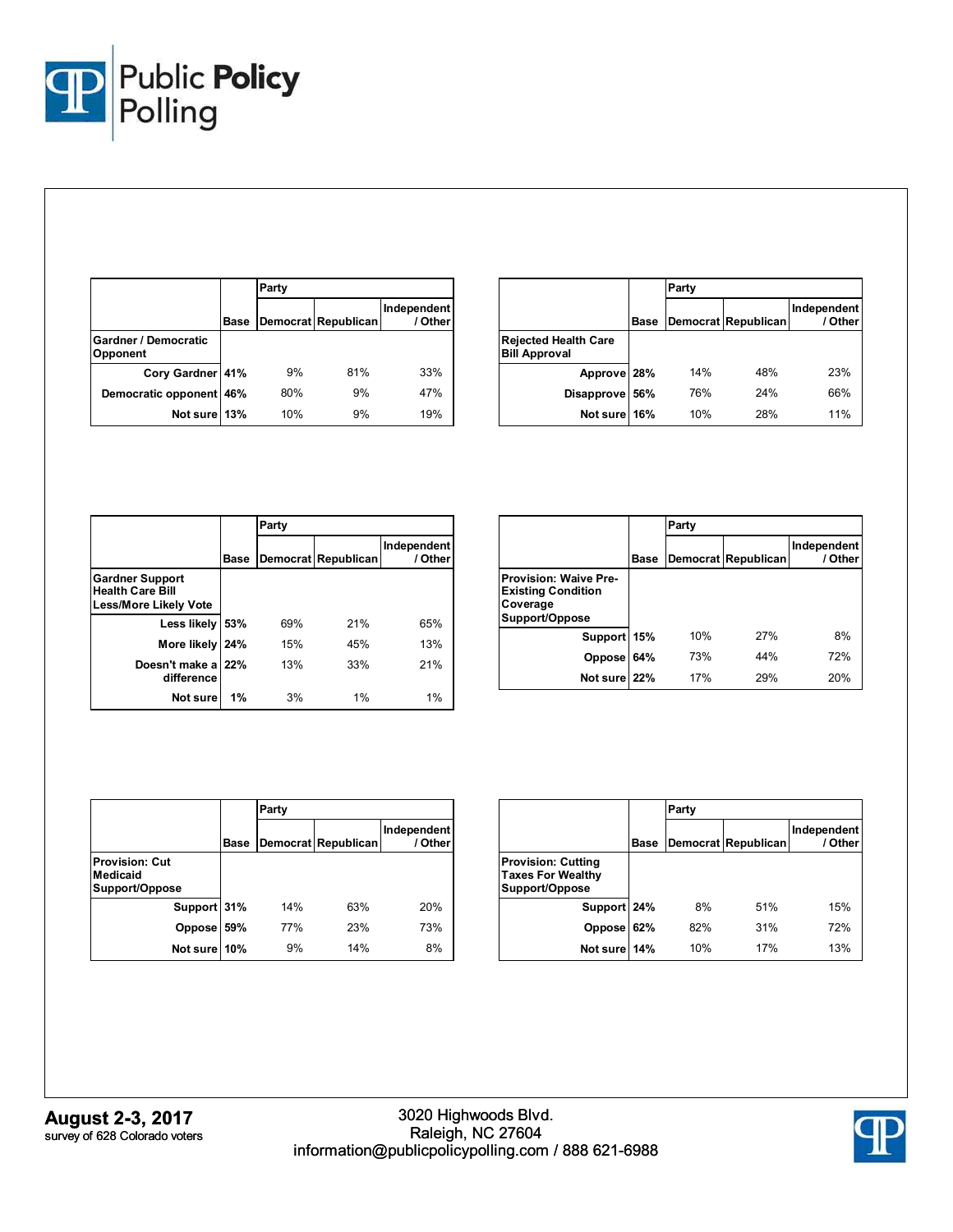

|                                                              |      | Party |                     |                        |
|--------------------------------------------------------------|------|-------|---------------------|------------------------|
|                                                              | Base |       | Democrat Republican | Independent<br>/ Other |
| <b>Provision: Lifetime</b><br>Coverage Cap<br>Support/Oppose |      |       |                     |                        |
| Support 15%                                                  |      | 10%   | 28%                 | 9%                     |
| Oppose                                                       | 73%  | 83%   | 56%                 | 80%                    |
| Not sure 11%                                                 |      | 7%    | 16%                 | 11%                    |

|                                                                                               |             | Party |                     |                        |
|-----------------------------------------------------------------------------------------------|-------------|-------|---------------------|------------------------|
|                                                                                               | <b>Base</b> |       | Democrat Republican | Independent<br>/ Other |
| <b>Debating ACA Repeal</b><br><b>Without Hearings or</b><br><b>Analysis</b><br>Support/Oppose |             |       |                     |                        |
| Support                                                                                       | 18%         | 11%   | 34%                 | 11%                    |
| Oppose                                                                                        | 68%         | 81%   | 43%                 | 78%                    |
| Not sure                                                                                      | 14%         | 8%    | 23%                 | 11%                    |

|                                                  |             | Party |                     |                        |  |  |  |
|--------------------------------------------------|-------------|-------|---------------------|------------------------|--|--|--|
|                                                  | <b>Base</b> |       | Democrat Republican | Independent<br>/ Other |  |  |  |
| <b>Trump Withhold</b><br><b>Funding Approval</b> |             |       |                     |                        |  |  |  |
| Approve 32%                                      |             | 13%   | 57%                 | 27%                    |  |  |  |
| <b>Disapprove</b>                                | 55%         | 79%   | 18%                 | 64%                    |  |  |  |
| Not sure 14%                                     |             | 7%    | 25%                 | 10%                    |  |  |  |

|                                              |      | Party |                     |                        |
|----------------------------------------------|------|-------|---------------------|------------------------|
|                                              | Base |       | Democrat Republican | Independent<br>/ Other |
| <b>Health Care</b><br><b>Privilege/Right</b> |      |       |                     |                        |
| Privilege                                    | 40%  | 17%   | 72%                 | 33%                    |
| Right                                        | 52%  | 76%   | 21%                 | 58%                    |
| <b>Not sure</b>                              | 8%   | 7%    | 7%                  | 9%                     |

|                                            |      | Party |                     |                        |  |  |  |
|--------------------------------------------|------|-------|---------------------|------------------------|--|--|--|
|                                            | Base |       | Democrat Republican | Independent<br>/ Other |  |  |  |
| Ask Again Gardner /<br>Democratic opponent |      |       |                     |                        |  |  |  |
| Cory Gardner 35%                           |      | 10%   | 74%                 | 25%                    |  |  |  |
| Democratic opponent                        | 49%  | 78%   | 13%                 | 55%                    |  |  |  |
| Not sure                                   | 15%  | 12%   | 13%                 | 20%                    |  |  |  |

|                                                                                         |      | Party |                     |                        |  |  |
|-----------------------------------------------------------------------------------------|------|-------|---------------------|------------------------|--|--|
|                                                                                         | Base |       | Democrat Republican | Independent<br>/ Other |  |  |
| Ask Again Gardner<br><b>Support Health Care</b><br><b>Bill Less/More Likely</b><br>Vote |      |       |                     |                        |  |  |
| Less likely                                                                             | 49%  | 69%   | 16%                 | 60%                    |  |  |
| More likely                                                                             | 24%  | 14%   | 46%                 | 14%                    |  |  |
| Doesn't make a<br>difference                                                            | 26%  | 15%   | 36%                 | 25%                    |  |  |
| Not sure                                                                                | 1%   | 1%    | 3%                  | 1%                     |  |  |

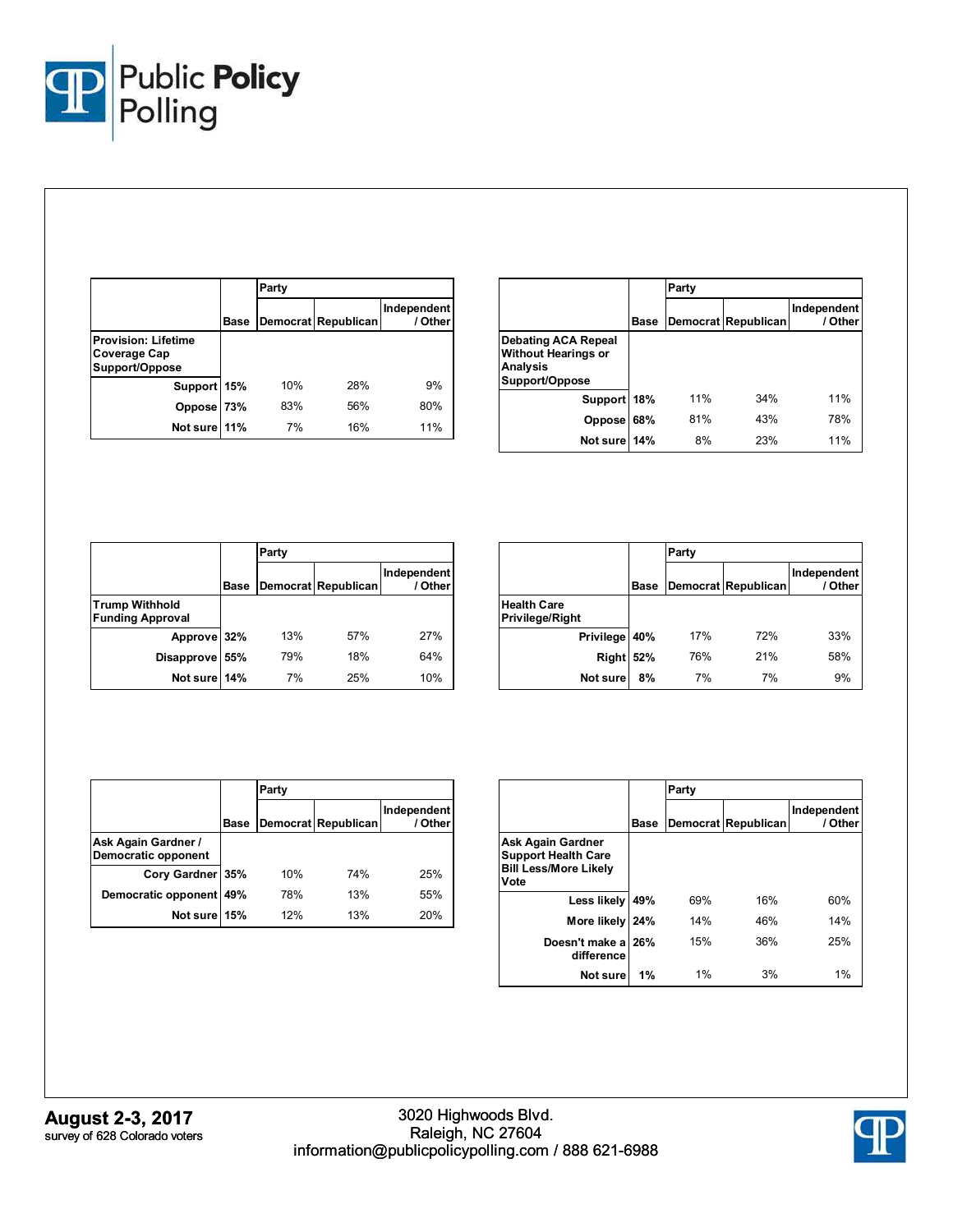

|                        |             | Age                    |       |                     |
|------------------------|-------------|------------------------|-------|---------------------|
|                        | <b>Base</b> | 18 <sub>to</sub><br>45 | 46 to | Older<br>65 than 65 |
| <b>Trump Approval</b>  |             |                        |       |                     |
| Approve 40% 34% 39%    |             |                        |       | 48%                 |
| Disapprove 53% 53% 59% |             |                        |       | 46%                 |
| Not sure               | 6%          | 13% 3%                 |       | 5%                  |

|                         | Age         |                        |       |                     |
|-------------------------|-------------|------------------------|-------|---------------------|
|                         | <b>Base</b> | 18 <sub>to</sub><br>45 | 46 to | Older<br>65 than 65 |
| <b>Gardner Approval</b> |             |                        |       |                     |
| Approve 24% 20% 22%     |             |                        |       | - 31%               |
| Disapprove 56% 52% 63%  |             |                        |       | 50%                 |
| Not sure 20% 28% 15%    |             |                        |       | 19%                 |

|                                         |      | Age                    |       |                            |
|-----------------------------------------|------|------------------------|-------|----------------------------|
|                                         | Base | 18 <sub>to</sub><br>45 | 46 to | <b>Older</b><br>65 than 65 |
| Gardner / Democratic<br><b>Opponent</b> |      |                        |       |                            |
| Cory Gardner 41% 40%                    |      |                        | - 38% | 46%                        |
| Democratic opponent 46%                 |      | 42%                    | 50%   | 44%                        |
| Not sure 13%                            |      | 18%                    | 13%   | 10%                        |

|                                                     |             | Age           |       |                            |
|-----------------------------------------------------|-------------|---------------|-------|----------------------------|
|                                                     | <b>Base</b> | $18$ to<br>45 | 46 to | <b>Older</b><br>65 than 65 |
| <b>Rejected Health Care</b><br><b>Bill Approval</b> |             |               |       |                            |
| Approve 28% 34% 24%                                 |             |               |       | 27%                        |
| Disapprove 56%                                      |             | 52% 64%       |       | 51%                        |
| <b>Not sure 16%</b> 14% 12%                         |             |               |       | 22%                        |

|                                                   |             | Age              |       |                      |
|---------------------------------------------------|-------------|------------------|-------|----------------------|
|                                                   | <b>Base</b> | 18 <sub>to</sub> | 46 to | Older<br>65 Ithan 65 |
| <b>Gardner Support</b><br><b>Health Care Bill</b> |             | 45               |       |                      |
| <b>Less/More Likely Vote</b><br>Less likely 53%   |             | 41%              | 64%   | 49%                  |
| More likely   24%                                 |             | 26%              | 20%   | 26%                  |
| Doesn't make a<br>difference                      | 22%         | 31%              | 15%   | 23%                  |
| Not sure                                          | 1%          | 2%               | 0%    | 2%                   |

|                                                                                         |             | Age                    |       |                            |
|-----------------------------------------------------------------------------------------|-------------|------------------------|-------|----------------------------|
|                                                                                         | <b>Base</b> | 18 <sub>to</sub><br>45 | 46 to | <b>Older</b><br>65 than 65 |
| <b>Provision: Waive Pre-</b><br><b>Existing Condition</b><br>Coverage<br>Support/Oppose |             |                        |       |                            |
| Support 15%                                                                             |             | 3%                     | 15%   | 25%                        |
| Oppose                                                                                  | 64%         | 68%                    | 71%   | 50%                        |
| Not sure 22%                                                                            |             | 30%                    | 13%   | 25%                        |

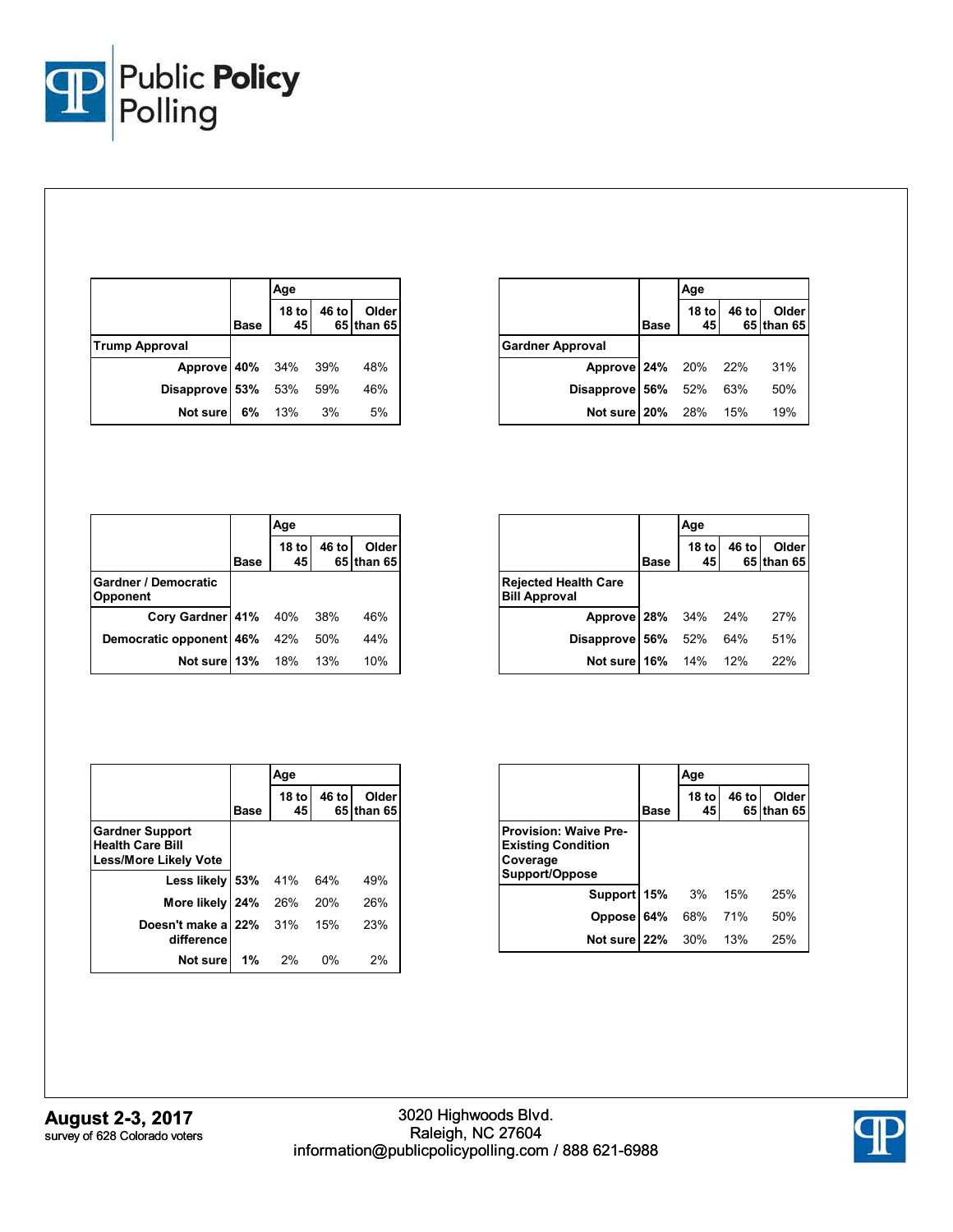

|                                                     |      | Age           |         |                      |
|-----------------------------------------------------|------|---------------|---------|----------------------|
|                                                     | Base | $18$ to<br>45 | 46 to l | Older<br>65 Ithan 65 |
| <b>Provision: Cut</b><br>Medicaid<br>Support/Oppose |      |               |         |                      |
| <b>Support 31%</b> 30%                              |      |               | 30%     | 34%                  |
| Oppose 59% 64%                                      |      |               | 59%     | 53%                  |
| Not sure 10%                                        |      | 5%            | 11%     | 13%                  |

|                                                                         |             | Age           |       |                      |
|-------------------------------------------------------------------------|-------------|---------------|-------|----------------------|
|                                                                         | <b>Base</b> | $18$ to<br>45 | 46 to | Older<br>65 Ithan 65 |
| <b>Provision: Cutting</b><br><b>Taxes For Wealthy</b><br>Support/Oppose |             |               |       |                      |
| <b>Support 24%</b> 26% 20%                                              |             |               |       | 28%                  |
| Oppose 62%                                                              |             | 56% 71%       |       | 57%                  |
| Not sure   14% 18%                                                      |             |               | 10%   | 14%                  |

|                                                              |      | Age                    |       |                     |
|--------------------------------------------------------------|------|------------------------|-------|---------------------|
|                                                              | Base | 18 <sub>to</sub><br>45 | 46 to | Older<br>65 than 65 |
| <b>Provision: Lifetime</b><br>Coverage Cap<br>Support/Oppose |      |                        |       |                     |
| Support 15%                                                  |      | 23%                    | 9%    | 15%                 |
| Oppose 73%                                                   |      | 72%                    | 81%   | 64%                 |
| Not sure 11%                                                 |      | 4%                     | 9%    | 21%                 |

|                                                                                               |             | Age         |       |                      |
|-----------------------------------------------------------------------------------------------|-------------|-------------|-------|----------------------|
|                                                                                               | <b>Base</b> | 18 to<br>45 | 46 to | Older<br>65 Ithan 65 |
| <b>Debating ACA Repeal</b><br><b>Without Hearings or</b><br><b>Analysis</b><br>Support/Oppose |             |             |       |                      |
| Support 18%                                                                                   |             | 18%         | 16%   | 22%                  |
| <b>Oppose</b>                                                                                 | 68%         | 65%         | 74%   | 64%                  |
| Not sure                                                                                      | 14%         | 17%         | 11%   | 14%                  |

|                                                  |      | Age                    |       |                     |
|--------------------------------------------------|------|------------------------|-------|---------------------|
|                                                  | Base | 18 <sub>to</sub><br>45 | 46 to | Older<br>65 than 65 |
| <b>Trump Withhold</b><br><b>Funding Approval</b> |      |                        |       |                     |
| Approve 32% 35% 28%                              |      |                        |       | 33%                 |
| Disapprove 55% 47% 62%                           |      |                        |       | 53%                 |
| Not sure 14% 17% 10%                             |      |                        |       | 15%                 |

|                                              |             | Age                      |       |                     |
|----------------------------------------------|-------------|--------------------------|-------|---------------------|
|                                              | <b>Base</b> | $18$ to<br>45            | 46 to | Older<br>65 than 65 |
| <b>Health Care</b><br><b>Privilege/Right</b> |             |                          |       |                     |
| <b>Privilege 40%</b> 47% 34%                 |             |                          |       | 42%                 |
|                                              |             | <b>Right 52%</b> 49% 57% |       | 48%                 |
| Not sure                                     | 8%          | 4%                       | 9%    | 11%                 |